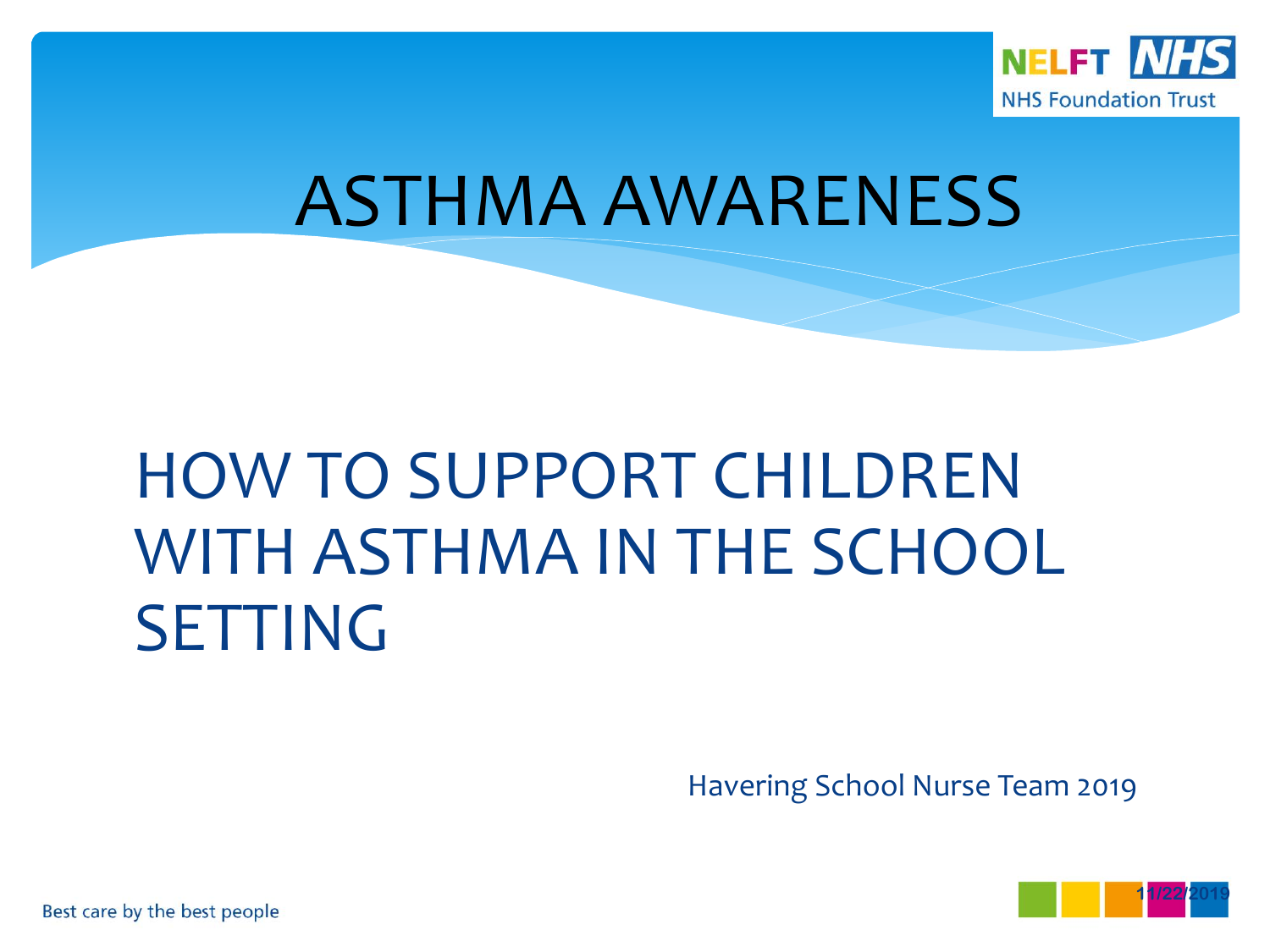

#### What Is Asthma?

Asthma is the most common long term medical condition in children. It is a long-term inflammatory condition that affects the airway. The usual symptoms include wheeze, difficulty in breathing, chest tightness and coughing, particularly at night or in the early morning. It varies in severity from mild, moderate to severe and can cause physical and psychological distress affecting quality of life.

NHS (London asthma standards for children and young people 2016)

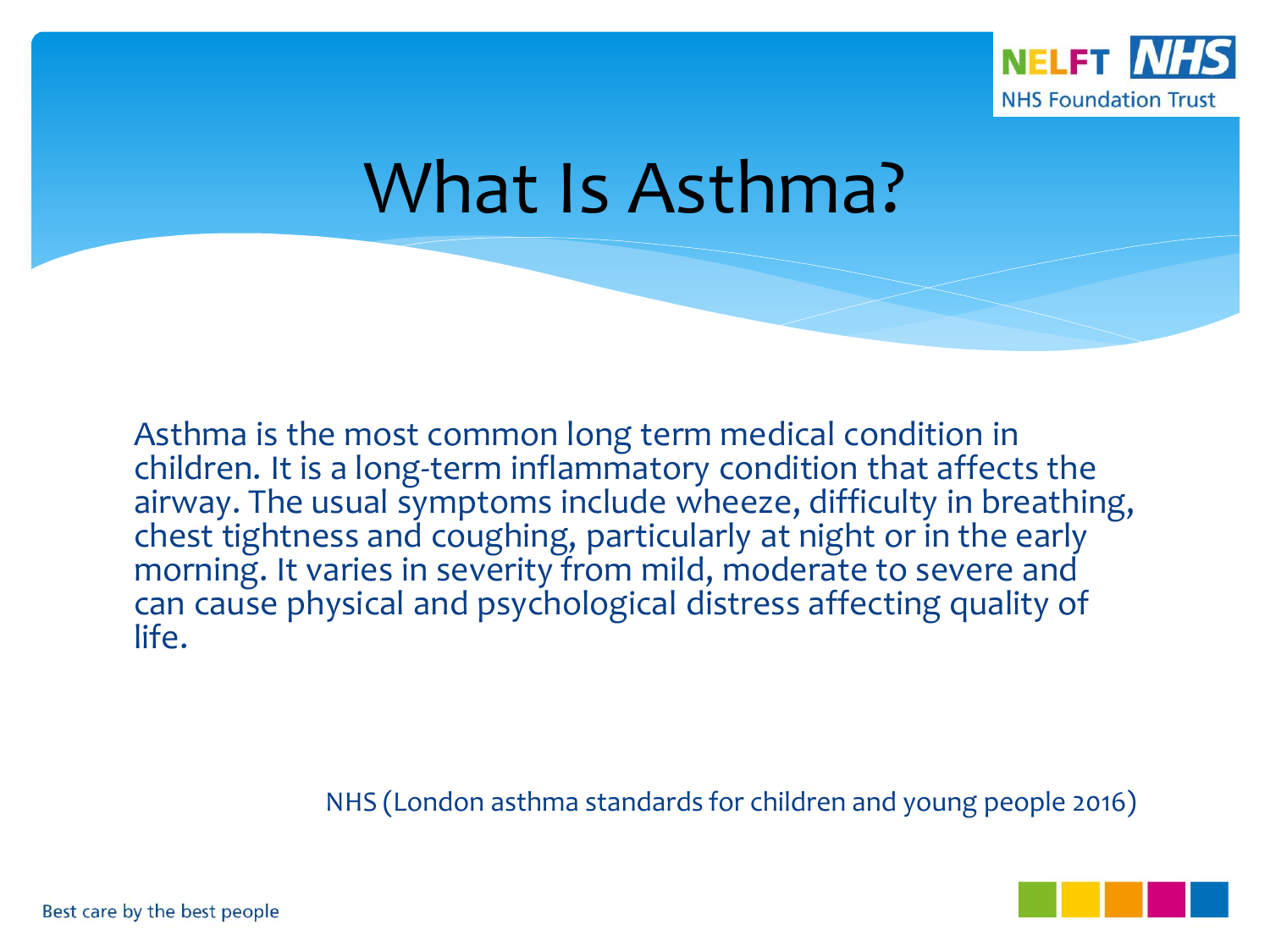

#### Asthma Facts

- Estimated to be 5.4 million people in the UK with Asthma (1.1 million are children)
- 1,200 people die each year from Asthma (20-40 will be children)
- 90% of deaths are possibly preventable and are attributed to delaying treatment and not seeking help quickly enough
- A study of 155 deaths from asthma found that 90 (58%) were classed as having mild-moderate asthma

Education for health 2018

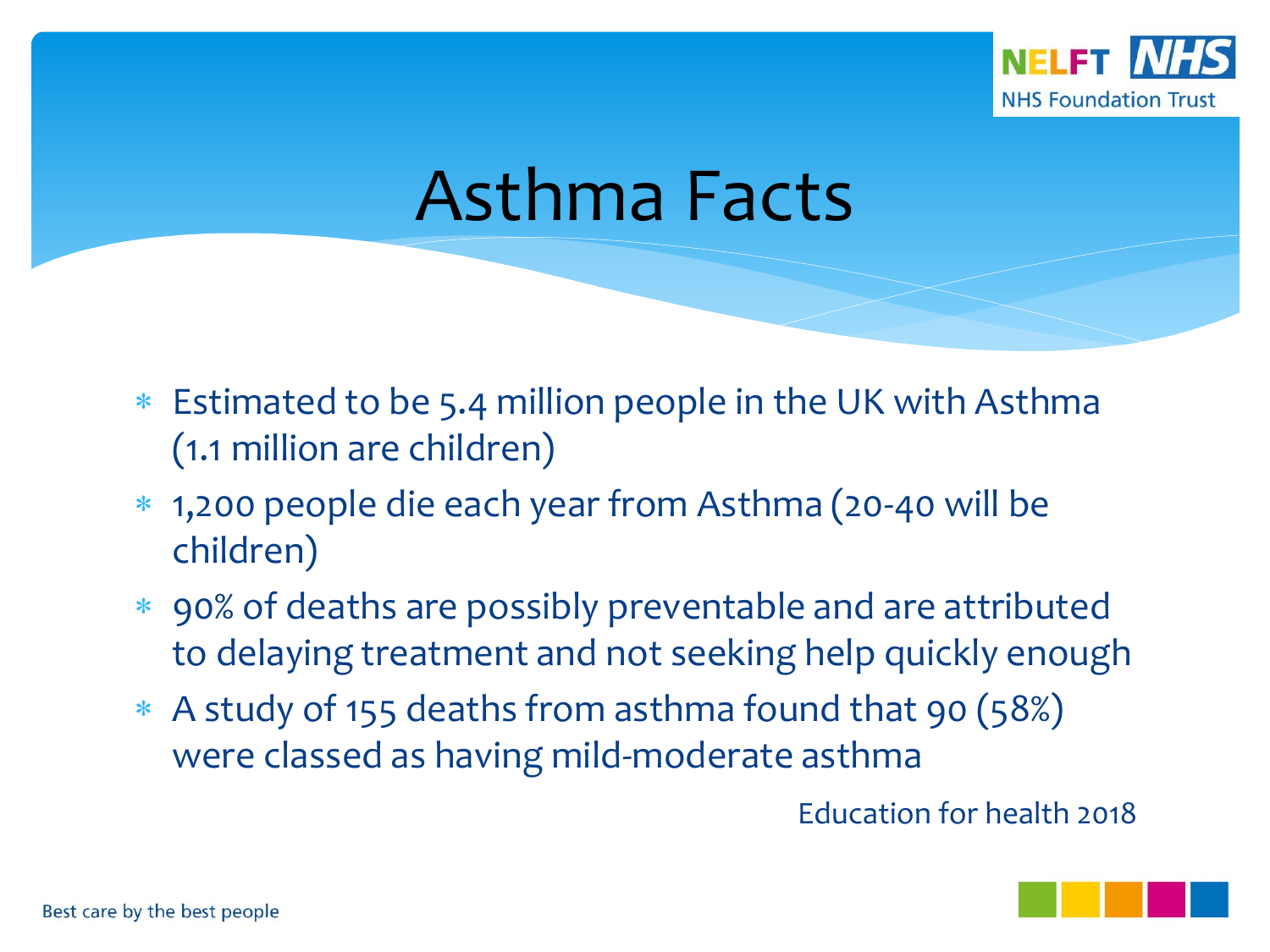

# How To Recognise An Asthma Attack

- Persistent cough (when at rest)
- A wheezing sound coming from the chest (when at rest)
- Difficulty breathing (the child could be breathing fast and with effort, using secondary muscles in the upper body)
- Nasal flaring
- Unable to talk or complete sentences. Some children will go very quiet
- May try to tell you that their chest "feels tight" (younger children may express this as tummy ache)

DOH 2015

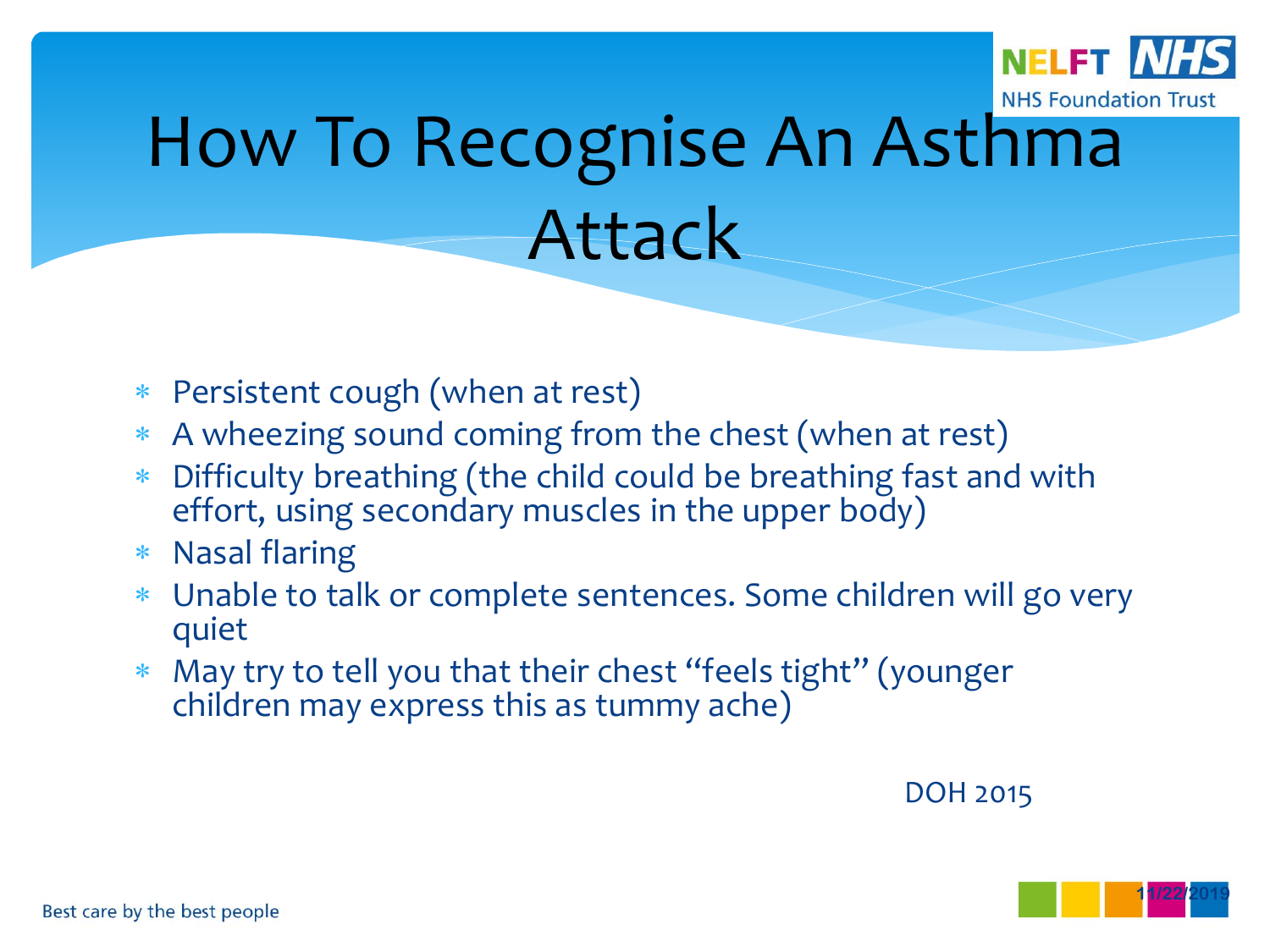

#### Pathology of Asthma

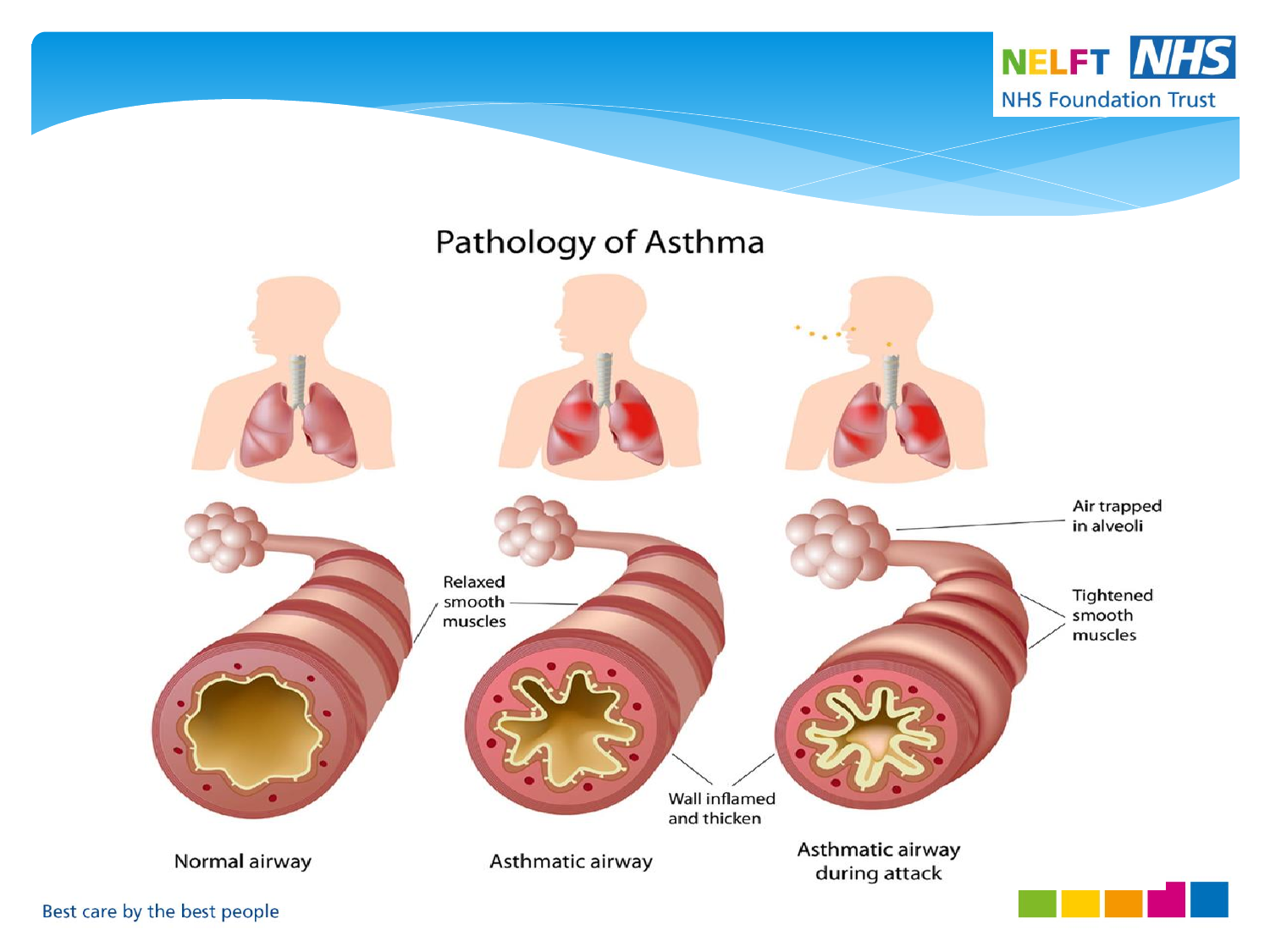



Normal airway



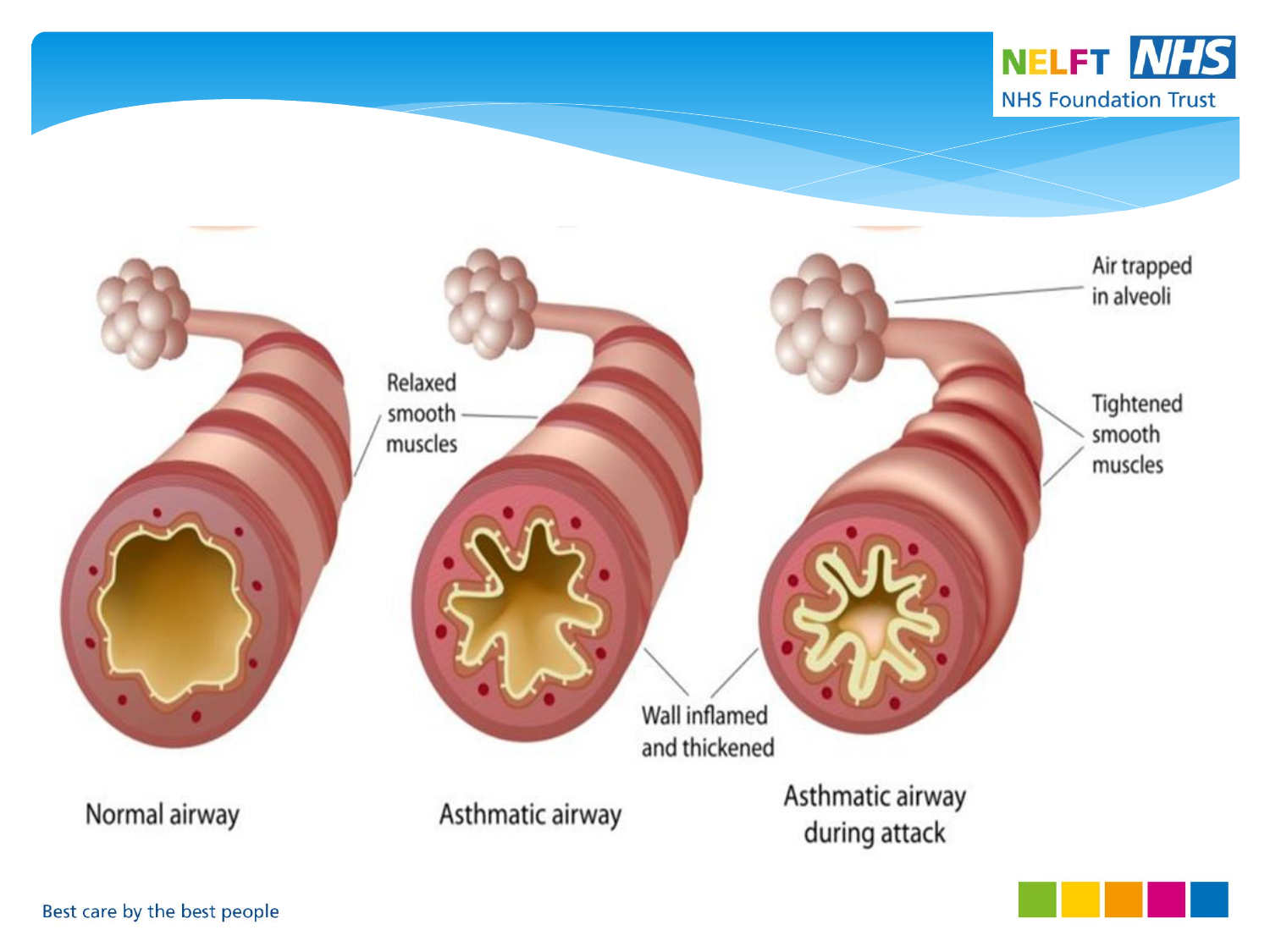

# Information You Need To Know About A Child With Asthma

- What are their triggers
- What symptoms might they display
- The severity of their asthma
- Type of inhaler and spacer they use
- Where to access the inhaler and spacers at all times
- Do they need assistance with taking their inhaler or are they able to take independently ?

Education for health 2018

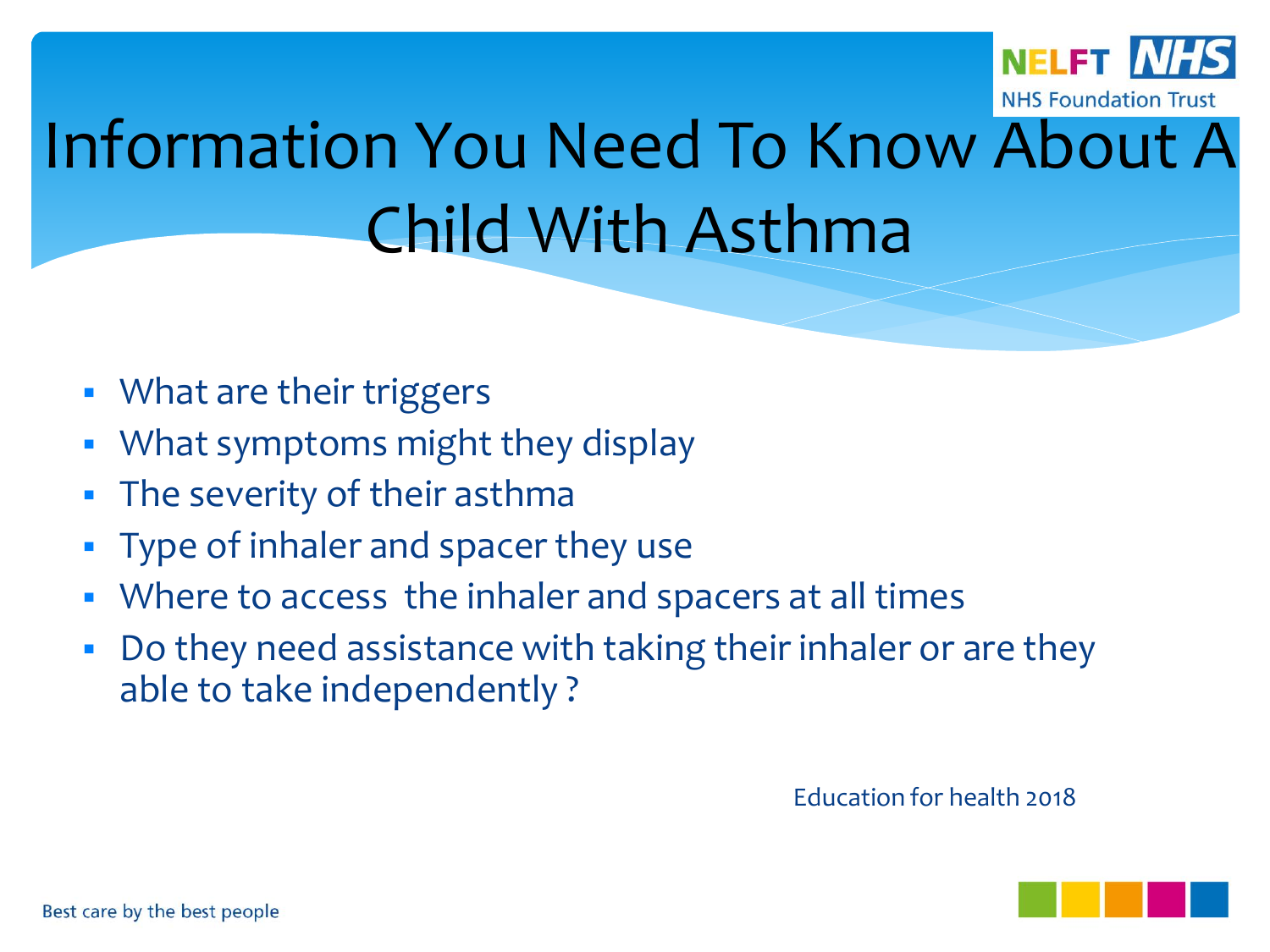

# What To Do In The Event Of An Asthma Attack

- Keep calm and reassure the child
- Encourage the child to sit up and slightly forward
- Use the child's inhaler if not available, use the emergency inhaler (if consent is in place)
- Remain with the child while the inhaler and spacer are brought to them
- Immediately help the child to take 2 separate puffs of their salbutamol inhaler via the spacer
- If there is no immediate improvement, continue to give 2 puffs at a time every 2-5 minutes, up to a maximum of 10 puff

Cont………

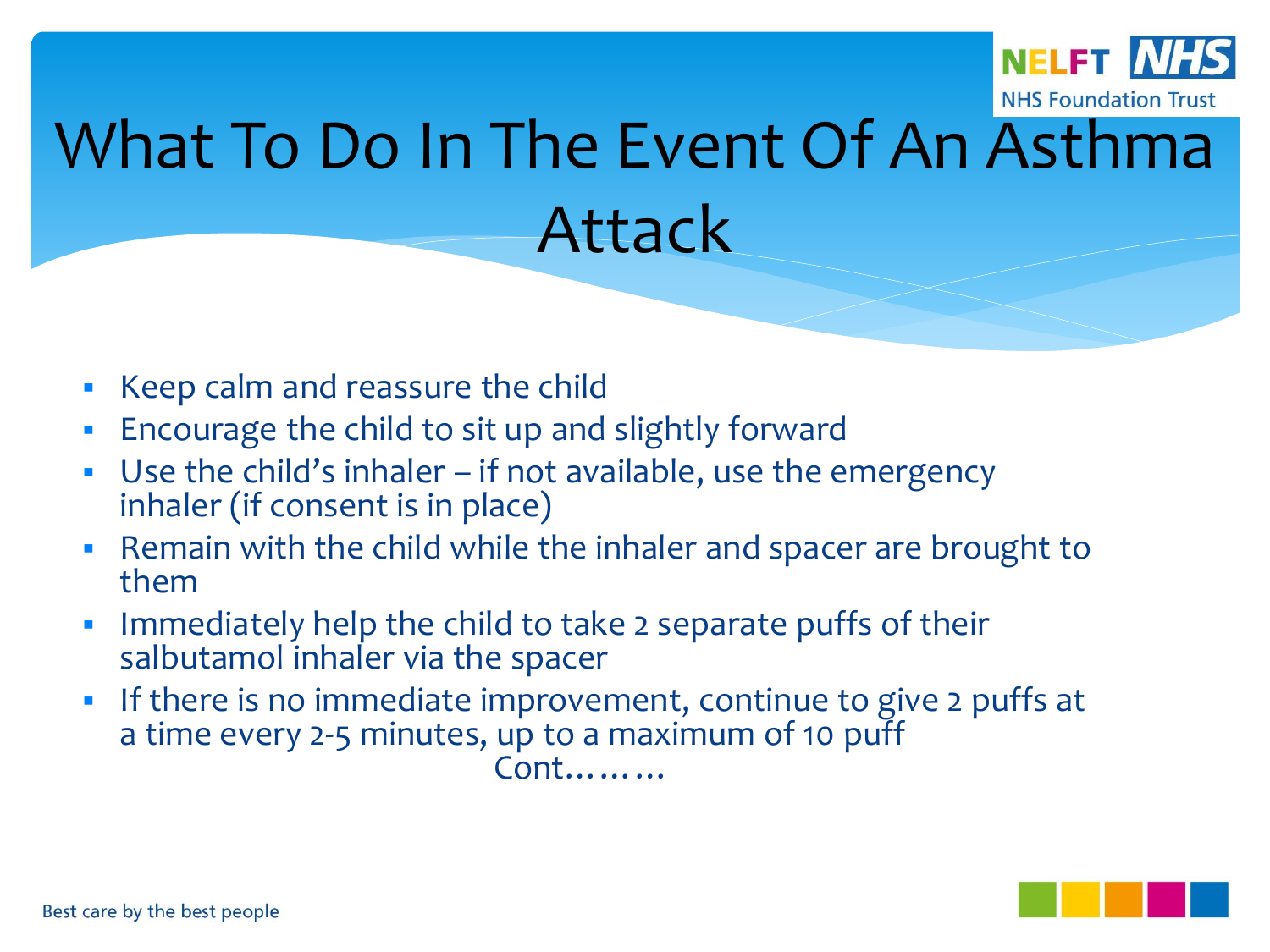

#### What To Do In The Event Of An Asthma Attack….Continued

- Stay calm and reassure the child. Stay with the child until they feel better. The child can return to school activities when they feel better but contact parent to advise of the asthma attack if more than 2 puffs have been required to settle the symptoms.
- **If the child does not feel better after 10 puffs or you are worried** at ANYTIME before you have reached 10 puffs, CALL 999 FOR AN AMBULANCE.
- If an ambulance does not arrive in 10 minutes give another 10 puffs in the same way as before

DOH 2015

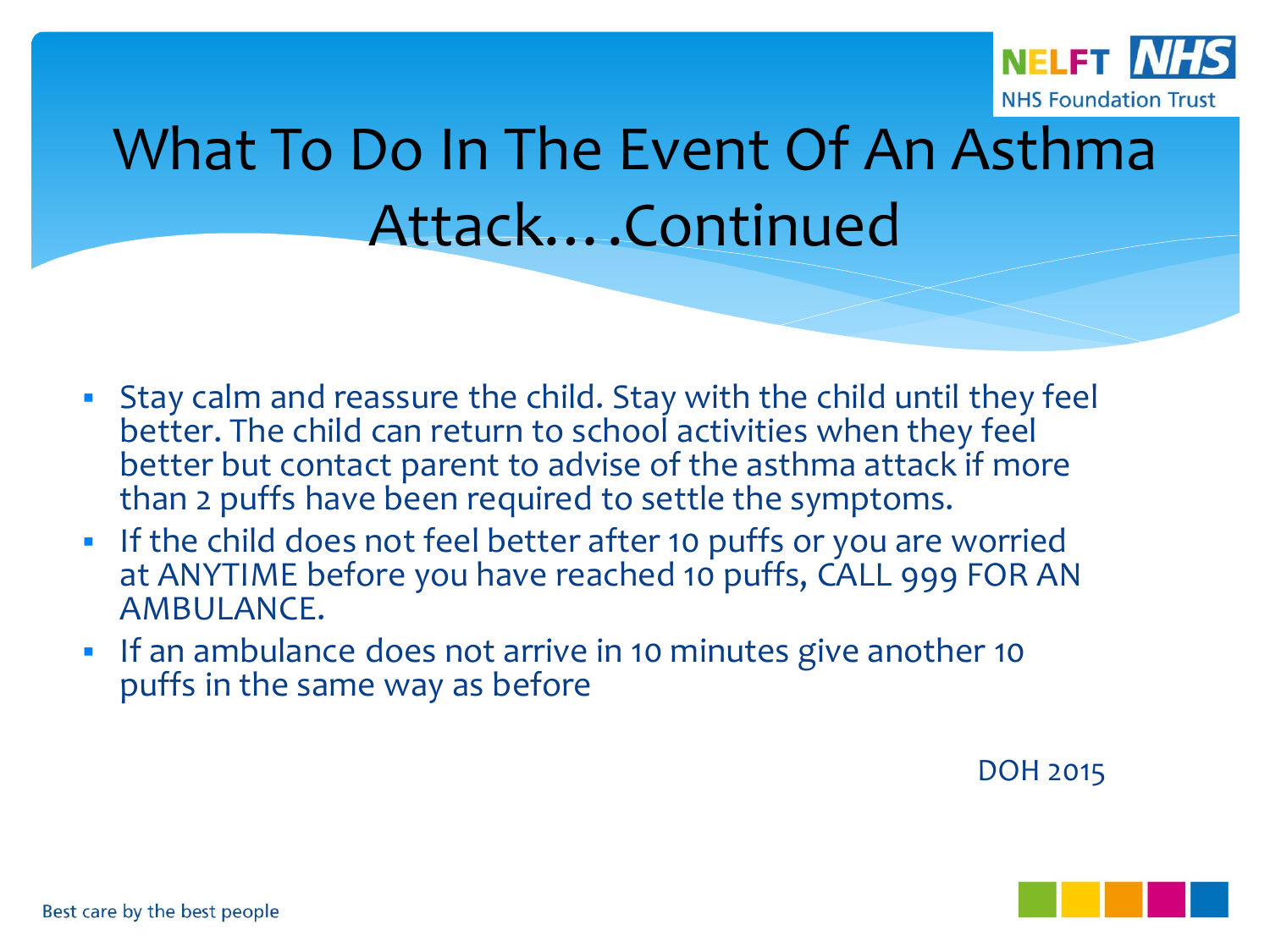

## Schools Responsibilities

- Register of all children with Asthma in school
- Management plan for each child
- Named individual responsible for Asthma in school
- Policy for use of inhalers and care of the child with Asthma
- Policy for Emergency Inhalers use in school
- Ability to identify children that are missing school or those that are not able to do physical activities due to poorly controlled Asthma.
- NHS(London Asthma Standards For Children And Young People 2016)

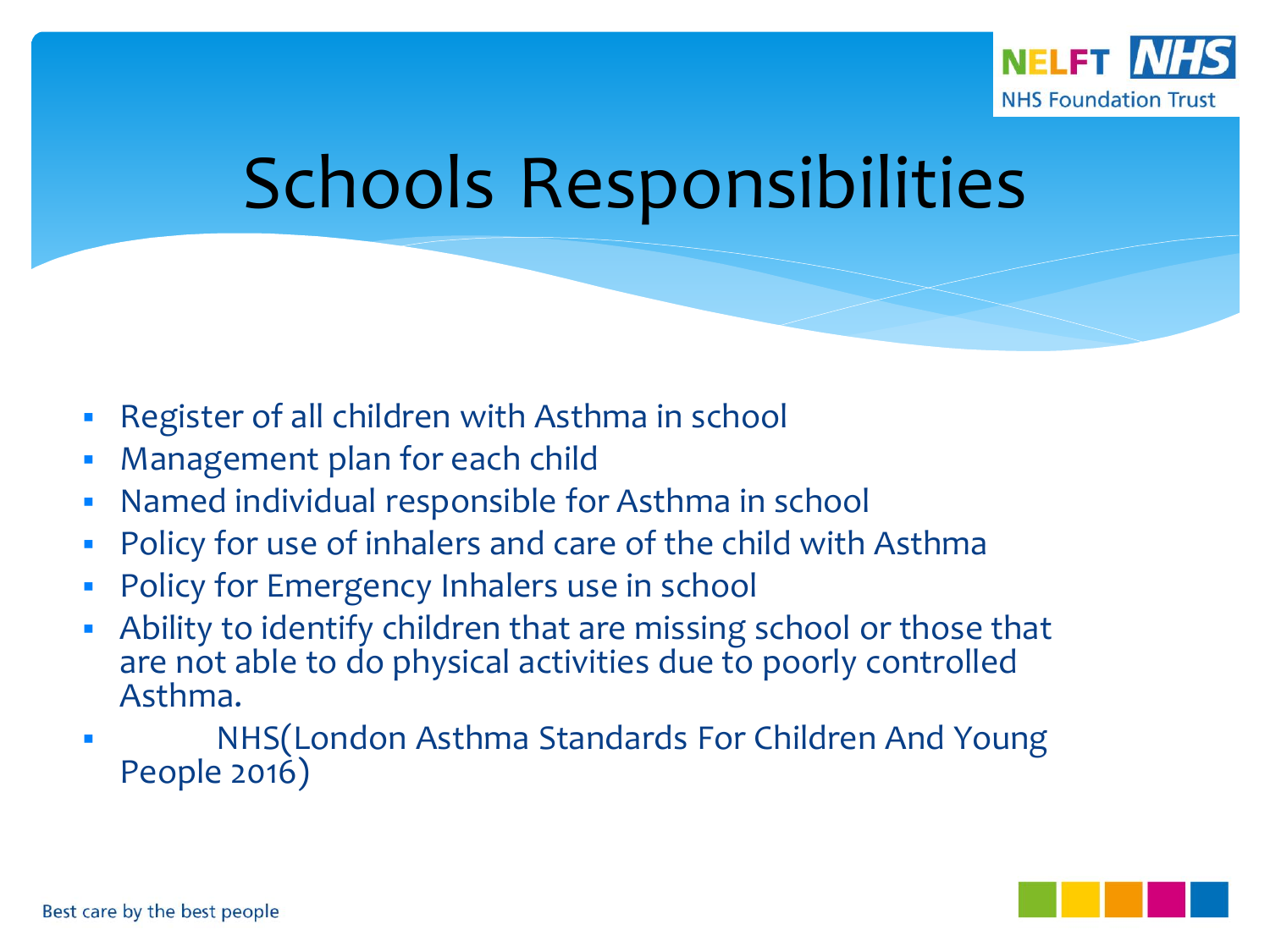

#### Asthma Plan



HA1010216 @ 2016 Asthma UK. Registered charity number in England 802364 and in Scotland SCO39322.<br>Last reviewed and updated 2016, noxt review 2019.

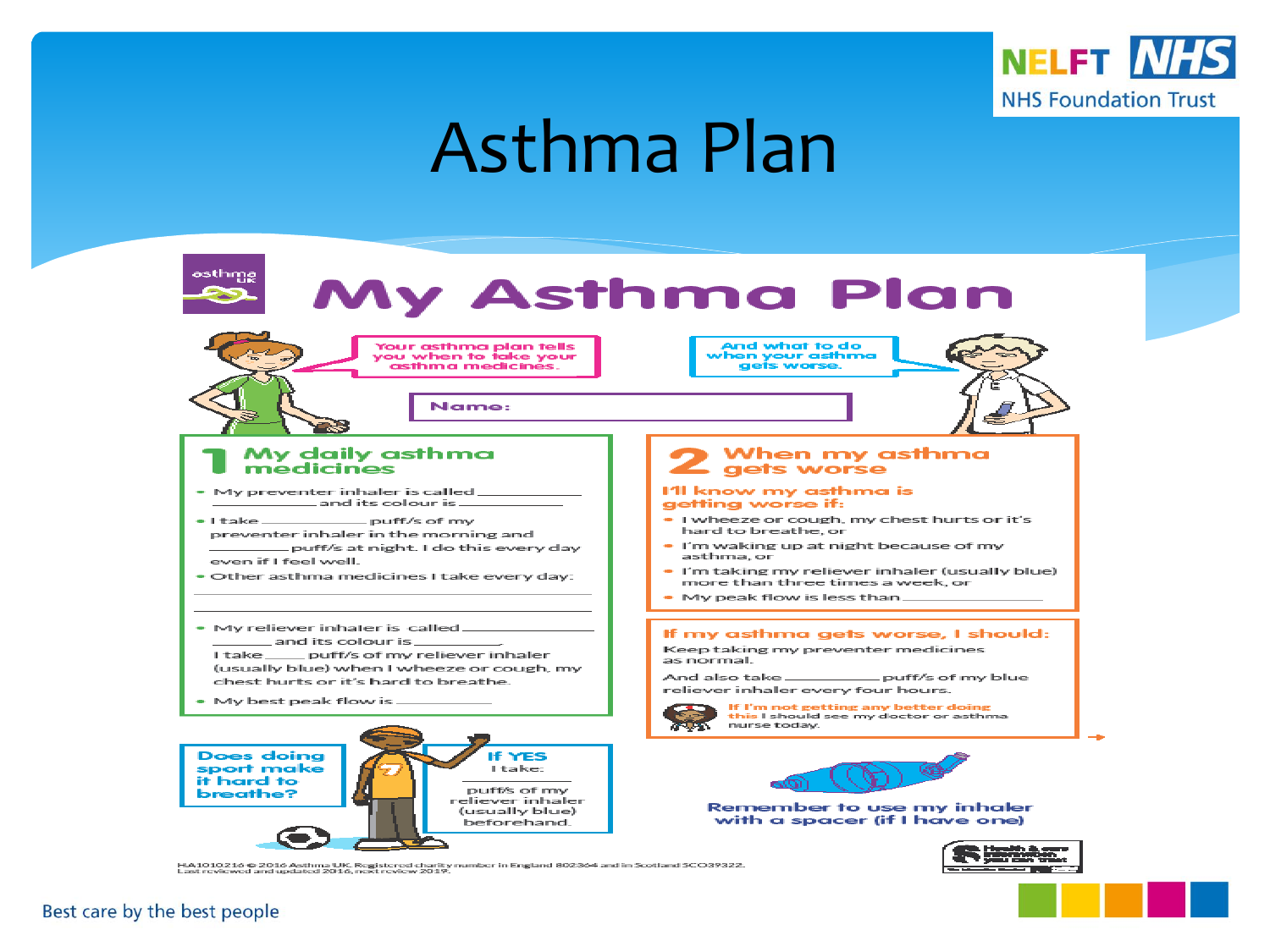

#### Emergency Asthma Policy

- Asthma Emergency Policy for the school which may be crossed referenced with the schools policy for supporting pupils with medical conditions.
- Arrangements for supply, storage, care and disposal of the inhalers. Supplies to include Salbutamol metered dose inhalers and at least 2 plastic spacers or disposable spacers.
- Register of children with Asthma and evidence of those parents that have given consent for emergency inhalers to be used
- Methods in place to advise staff of the policy, how to recognise the symptoms of an asthma attack, how to check a child is on the register, how/where to access the inhalers, who is designated to help

DOH 2015

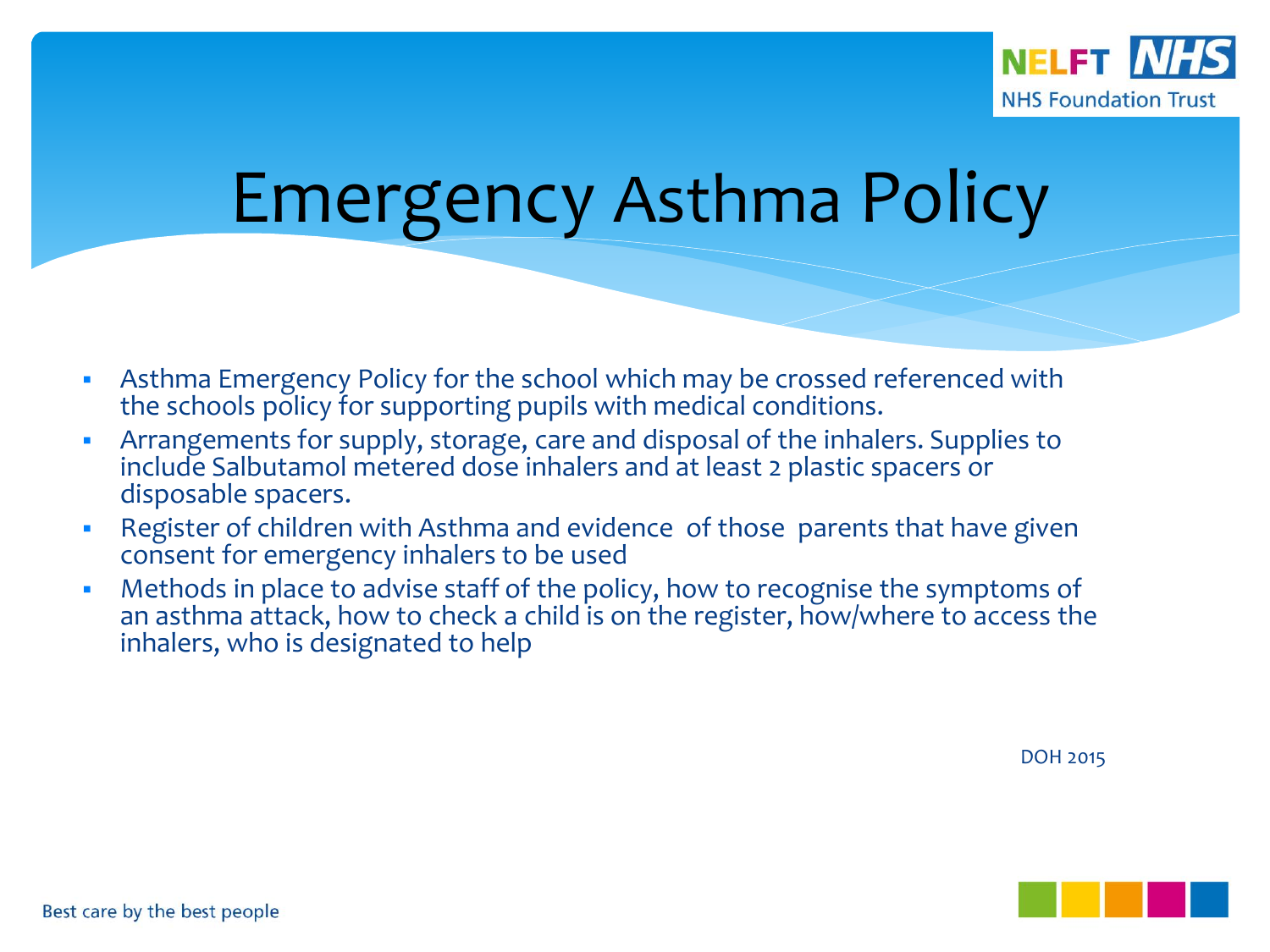

#### Policies And Guidance Documents

- DOH- Guidance on the use of emergency salbutamol inhalers in schools (March 2015)
- DOH- Supporting pupils at school with medical conditions (December 2015)
- NHS- London asthma standards for children and young people (February 2016)